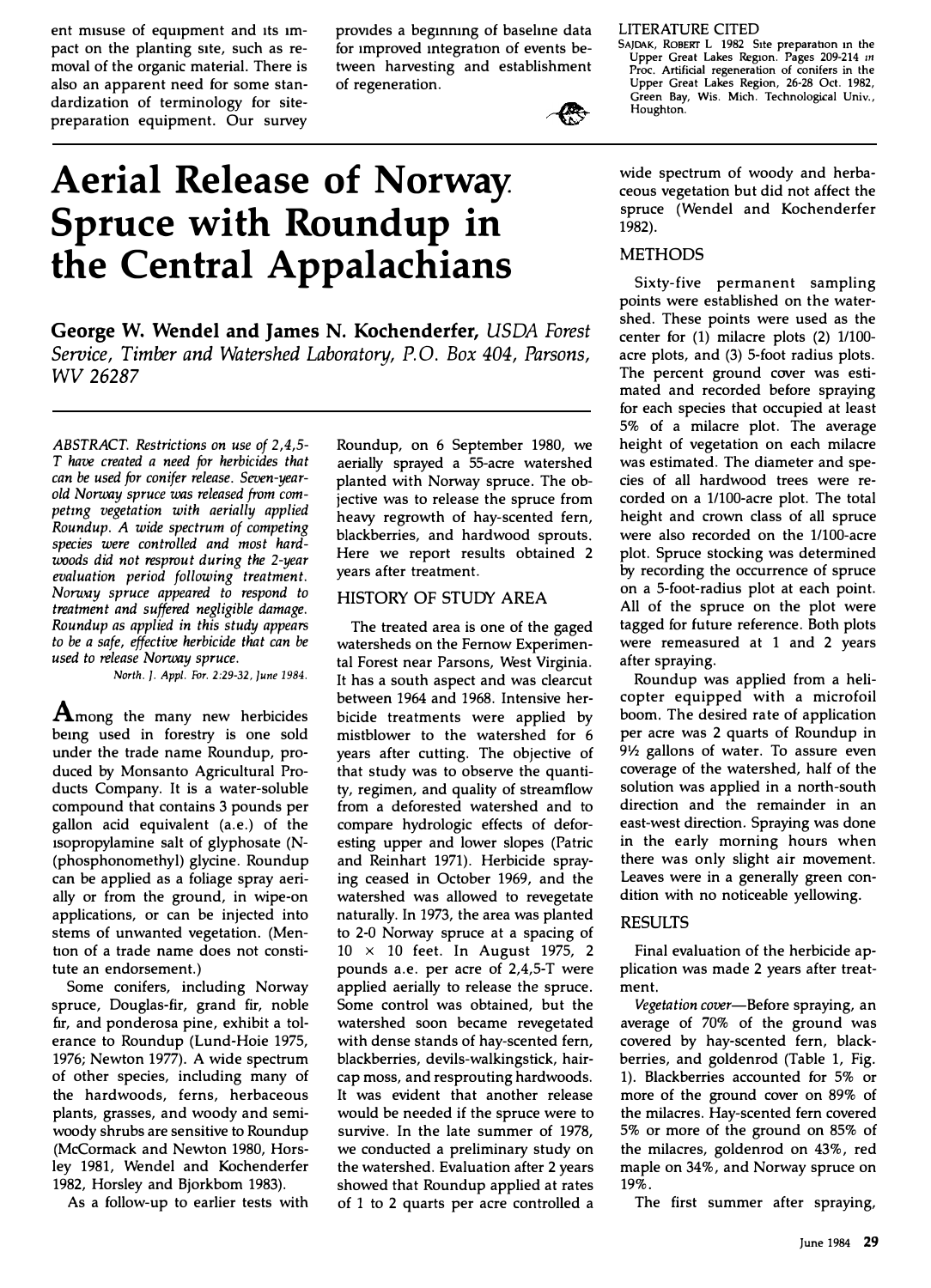climbing buckwheat had the highest average percentage of ground cover, 17; this species accounted for 5% or more of the ground cover on 69% of the milacres. Hay-scented fern was reduced to an average ground cover of 8%, blackberry to 1%, goldenrod to 8%. Fern was still well distributed over the area covering 5% or more of the surface area on 51% of the milacres. However, the fern patches were not as dense as they had been. Autumn bentgrass, fireweed, and haircap moss were prominent first-year invaders with average percent ground covers of 11, 8, and 7, respectively. These species accounted for 5% or more of the ground cover on 37, 68, and 20% of the milacres, respectively. Besides spruce, greenbrier was the only species occupying more than 1% of the ground cover before spraying that increased in both the first and second year after spraying-from 5% before spraying to 6 and 9% the first and second year after spraying.

During the second summer after spraying, goldenrod was found on 77% of the milacres, and it had an average ground cover of 19%. Autumn bentgrass had increased to an average ground cover of 23% and was found on 71% of the sample plots. Spruce accounted for 6% of the ground cover the first year after spraying. In the second year, spruce accounted for 10% of the ground cover and occurred on 40% of the milacres (Fig. 2). Most of the ground cover from other woody vegetation was eliminated in 2 years by Roundup.

*Tree and shrub vegetation-Most* of the tree vegetation on the watershed ranged in size from 0.5 to 2.0 inches dbh. Red maple, sugar maple, and striped maple occurred as multiplesprout clumps whereas most of the other species were single-or doublesprout stems from old root systems. Norway spruce was the most abundant species on the watershed before spraying, followed by red maple, sugar maple, yellow-poplar, black locust, sweet birch, and black cherry (Table 2). Eighty-eight percent of the red maple, 56% of the sugar maple, 73% of the yellow-poplar, 92% of the black locust, and 98% of the sweet birch were killed by the herbicide.

Except for red oak, only 50% of which died, control of the other tree species on the watershed was excellent. The foliage on surviving hardwood trees usually was sparse and deformed 2 years after treatment. Several woody shrubs, including



**Fig. 1. Dense stands of blackberries, hay-scented ferns, and sprouting hardwoods completely overtopped many Norway spruce.** 

striped maple, flame azalea, devilswalkingstick, and mapleleaf viburnum, were controlled adequately with Roundup. Trees that were killed or that had sparse, deformed foliage had not resprouted, indicating that Roundup had been translocated to the roots.

#### Norway Spruce

*Stocking-The* earliest spruce stocking survey made in 1975, 3 years after planting, indicated that 84% of the 5-foot-radius plots taken at 134 points were stocked. In 1980 a similar survey taken at 65 permanent points before spraying Roundup yielded a stocking of 77%. Two years after spraying, stocking taken at the same 65 points also was 77%.

*Survival-Spruce* mortality due to spraying was about 2%. Before dying, these trees had sparse crowns with small yellowish needles, which was attributed to Roundup.

*Growth-Before* spraying, average height of the planted spruce was 3 1 feet. Two years after spraying, the average total height was 4.5 feet. Average annual growth of the spruce in the 2 years after spraying was 0.7 foot. If we assume that average seedling height at planting was 0.5 foot, average annual growth for the 8 years preceding spraying was about 0.3 foot, indicating that release may have benefited spruce growth. Although the growth response of spruce was not measured following the  $2,4,5$ -T treatment in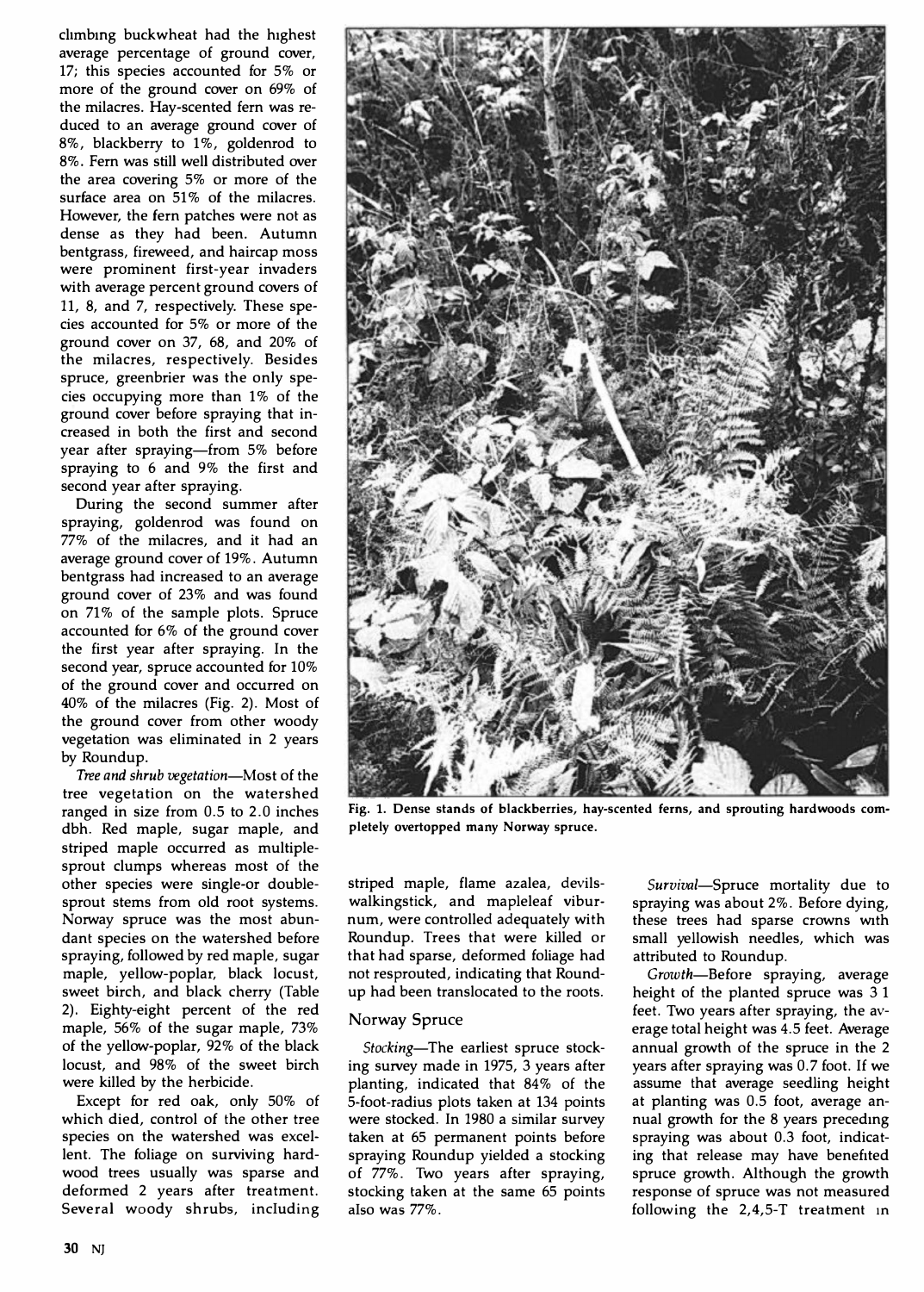|                        | Before<br>spraying         |                         | 1 year after<br>spraying   |                     | 2 years after<br>spraying  |                     |
|------------------------|----------------------------|-------------------------|----------------------------|---------------------|----------------------------|---------------------|
| Species                | Average<br>ground<br>cover | Milacres<br>stocked     | Average<br>ground<br>cover | Milacres<br>stocked | Average<br>ground<br>cover | Milacres<br>stocked |
| Hay-scented fern       | 29                         | 85                      | 8                          | 51                  | 15                         | 58                  |
| Blackberry             | 28                         | 89                      | 1                          | 11                  | $\overline{4}$             | 20                  |
| Goldenrod              | 13                         | 43                      | 8                          | 51                  | 19                         | 77                  |
| Greenbrier             | 5                          | 29                      | 6                          | 28                  | 9                          | 32                  |
| Red maple              | $\overline{4}$             | 34                      | $\leq$ 1                   | 3                   | $<$ 1                      | 5                   |
| Striped maple          | 3                          | 11                      | 1                          | 3                   | $<$ 1                      | 5                   |
| Sugar maple            | $\overline{2}$             | 11                      | $\overline{2}$             | 5                   | $\overline{2}$             | 5                   |
| Broomsedge             | 2                          | 5                       | 1                          | $\overline{2}$      | $\overline{0}$             | $\mathbf 0$         |
| Norway spruce          | $\overline{2}$             | 19                      | 6                          | 32                  | 10                         | 40                  |
| White ash              | 1                          | $\overline{\mathbf{2}}$ | $\bf{0}$                   | $\bf{0}$            | 0                          | $\bf{0}$            |
| Yellow-poplar          | 1                          | $\overline{2}$          | $\theta$                   | 0                   | 0                          | $\theta$            |
| Climbing false         |                            |                         |                            |                     |                            |                     |
| buckwheat              | $<$ 1                      | $\overline{2}$          | 17                         | 69                  | 3                          | 11                  |
| Fireweed               | $\bf{0}$                   | 0                       | 8                          | 68                  | 0                          | $\bf{0}$            |
| White snakeroot        | $\overline{0}$             | $\overline{0}$          | $\overline{0}$             | $\bf{0}$            | 4                          | 18                  |
| Autumn bentgrass       | $<$ 1                      | 6                       | 11                         | 37                  | 23                         | 71                  |
| Haircap moss           | $<$ 1                      | 3                       | 7                          | 20                  | 1                          | 8                   |
| Deertongue grass       | $<$ 1                      | $\overline{2}$          | $<$ 1                      | 6                   | 3                          | 20                  |
| Dotted St. John's-wort | $\boldsymbol{0}$           | $\bf{0}$                | $<$ 1                      | $\overline{2}$      | 1                          | 9                   |
| Northern red oak       | $<$ 1                      | 5                       | $<$ 1                      | 3                   | $<$ 1                      | 3                   |
| <b>Black locust</b>    | $<$ 1                      | 3                       | $<$ 1                      | 3                   | 0                          | 0                   |
| Sourwood               | $\leq$ 1                   | $\overline{c}$          | $\bf{0}$                   | 0                   | $\bf{0}$                   | 0                   |
| <b>Sassafras</b>       | $\leq$ 1                   | $\overline{a}$          | $\boldsymbol{0}$           | 0                   | 0                          | 0                   |
| Chestnut oak           | $\leq$ 1                   | 6                       | $\bf{0}$                   | 0                   | 0                          | 0                   |
| <b>Black cherry</b>    | $<$ 1                      | 8                       | $\bf{0}$                   | 0                   | $<$ 1                      | 2                   |
| Sweet birch            | $\leq$ 1                   | 5                       | 0                          | 0                   | $\bf{0}$                   | 0                   |
| Hickory                | $\leq$ 1                   | $\overline{2}$          | 0                          | 0                   | $<$ 1                      | $\overline{2}$      |
| Cucumbertree           | $<$ 1                      | 3                       | $\leq$ 1                   | 3                   | $<$ 1                      | $\overline{2}$      |
| Devils-walkingstick    | $<$ 1                      | $\overline{2}$          | 0                          | 0                   | 0                          | $\bf{0}$            |
| <b>Bigtooth</b> aspen  | $<$ 1                      | $\overline{2}$          | 0                          | $\theta$            | $\bf{0}$                   | $\bf{0}$            |

**Table 1. Average percent ground cover and milacre stocking before aerial spraying**  and 1 and 2 years after spraying.

**1975, our observations indicated that control of competing vegetation at that time was relatively short-lived. Much of the hardwood brush had resprouted during the ensuing growing season, and control of ferns, blackberries, and other vegetation was minimal.** 

**The distribution of the spruce by size class changed drastically during the 2 years after spraying. Before spraying, 86% of the spruce trees were less than 5.0 feet tall and 14% were more than 5.0 feet tall. Two years after spraying, 68% were less than 5.0 feet tall, 29% were 5.0 to 10.0 feet tall, and 3% were more than 10.0 feet tall.** 

**Before spraying, 38% of the spruce observed were in a "free-to-grow" crown position. Two years after spraying, 62% of the spruce trees observed were in a free-to-grow crown position.** 

### **APPLICATIONS**

**The application of Roundup by helicopter at a rate of 2 quarts per acre was effective in controlling a wide spectrum of woody and herbaceous vegetation. At this rate, damage to Norway spruce was negligible. In an earlier test (Wendel and Kochenderfer 1982), it was shown that spruce damage was also negligible. These tests also showed that at a rate of 1 quart** 



Fig. 2. Two years after spraying with Roundup, control of competing vegetation was nearly complete.